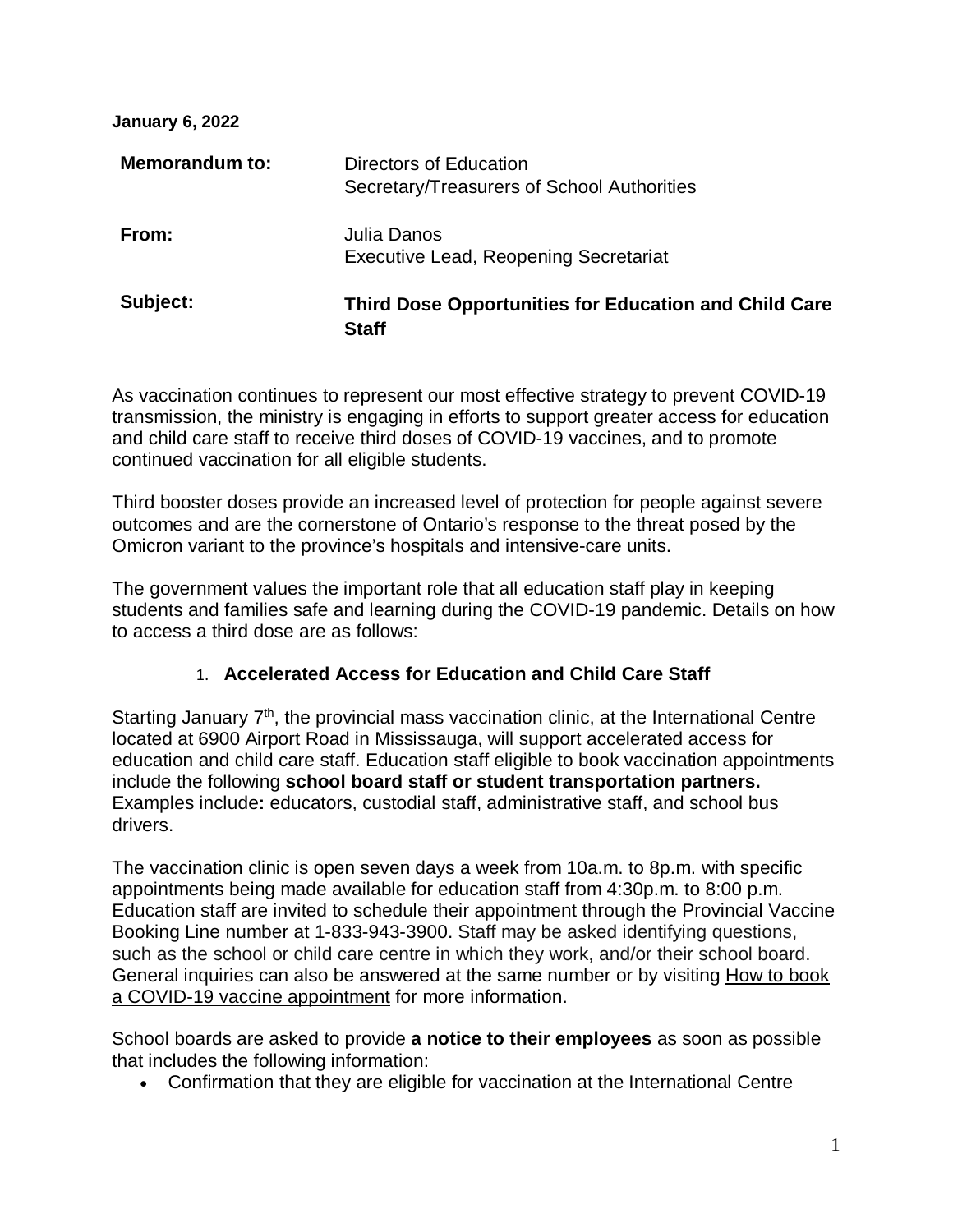- Strong encouragement that they get vaccinated, as vaccines are safe, effective and the best way to protect them and those that they care for from COVID-19
- Details on how individuals can book their vaccine:
	- o **Call the provincial call centre at 1-833-943-3900**. Staff may be asked identifying questions, such as the school or child care centre in which they work, and/or their school board.
- Direct them to bring the letter/email and proof of employment, such as a pay stub or ID badge, to the appointment as they may be asked to present this.

School boards and their respective Student Transportation Consortium should work with local school bus operators to identify relevant staff as appropriate, and ensure an appropriate format – such as a pay stub - is used to confirm eligibility criteria noted above. Student Transportation Consortia, working with local school bus operators should provide details on how the relevant staff can book their vaccination appointment as indicated above.

Please encourage your staff to be patient during this period, as it could take time to book an appointment. Walk-ins at the International Centre clinic may also be accepted but are limited to capacity.

## 2. **Public Health Unit (PHU) Led Vaccinations for Education and Child Care staff**

Additionally, Ontario is working with all public health units (PHUs) to plan and provide access to third doses for education and child care staff. Local PHUs will provide further information on how vaccines can be accessed in their communities. We ask school boards and child care partners to work with their local PHUs on how best to support vaccination opportunities. School boards have an opportunity to use schools as a site for vaccination together with PHU partners.

School boards are expected to proactively communicate with staff and continue to monitor public service announcements in their communities around vaccine availability. Visit [How to book a COVID-19 vaccine appointment](https://covid-19.ontario.ca/book-vaccine/) for more information on other ways to access a COVID-19 vaccine.

## 3. **How to Book Earlier Appointments**

If staff have already booked an appointment for a later date, they are encouraged to frequently check the provincial booking system for earlier appointments that become available.

## 4. **Vaccine Disclosure Policy - Third Booster Doses**

Per the Letter of Instruction issued by the Chief Medical Office of Health on September 7, 2021, school boards have been reporting aggregated and depersonalized statistical information to the Ministry of Education regarding the vaccination status of school board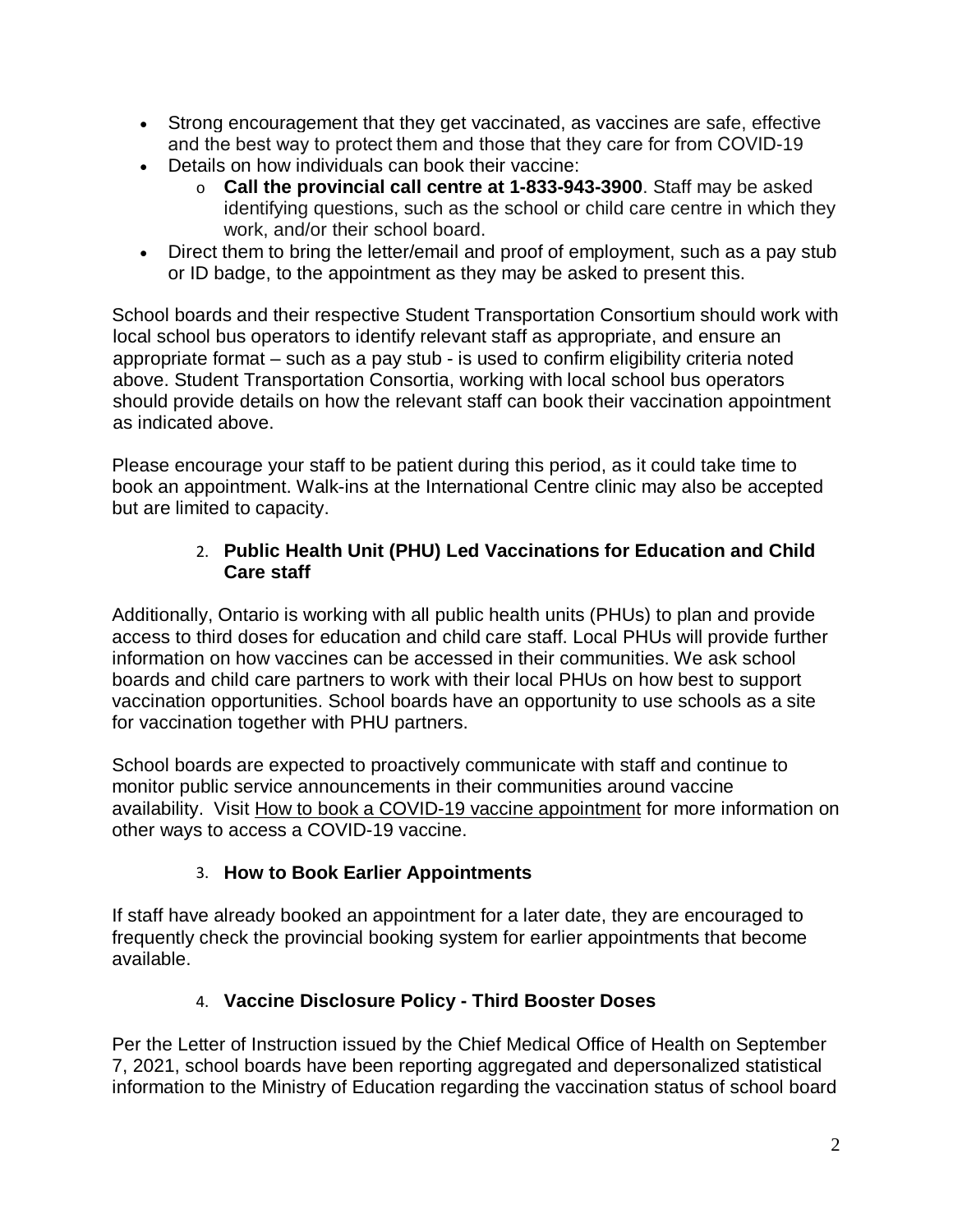staff and other individuals who frequently attend schools or school board offices and may have direct contact with staff or students.

School boards will be expected to report aggregated and depersonalized statistical information regarding third booster dose coverage for individuals covered by the vaccine disclosure policy. At this time, booster dose information will be collected for informational purposes only, as the definition of "fully vaccinated" has not been expanded to include third booster doses.

As school boards support their students through this period of live teacher-led remote learning, put enhanced measures in place to keep staff and students as safe as possible, and prepare for the changes to third dose information collection and reporting, the January 2022 monthly report back is being waived. As a reminder, school boards must submit data to the Ministry of Education on a monthly basis, by the first Friday of the month (e.g. Feb 4, Mar 4, Apr 1, May 6, Jun 3).

The ministry will share a revised Letter of Instruction and Vaccination Attestation Summary Reporting Template to support this process shortly.

By vaccinating education and child care staff, students and families, we are providing greater protection for the school and child care community.

Thank you for your ongoing partnership. Your support represents another positive step forward in the government's vaccination efforts and towards the return of in-person learning.

Sincerely,

Julia Danos Executive Lead Reopening Secretariat